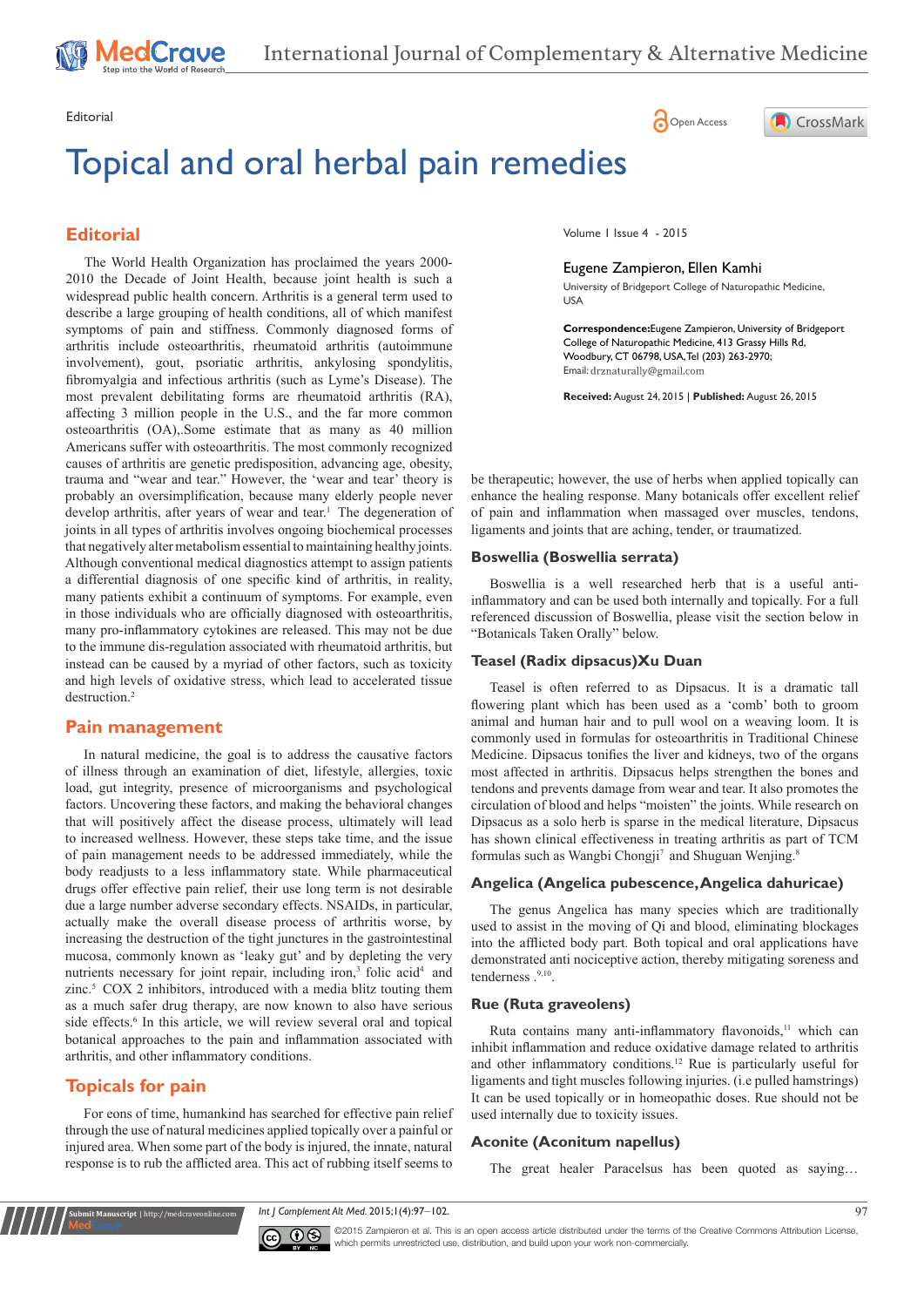Aconite, also referred to as Monkshood, is an herb feared by many due to its powerful effects and high degree of toxicity. However, in the proper small dose, it is unrivaled in its analgesic effects. Aconite first stimulates and later sedates nerves that are involved with pain, touch and temperature. The initial tingling gives way to a long continued anesthetic action. The famous Eclectic MD, Dr. Ellingwood, found that aconite could be extremely useful in the relief of acute pain. He suggested,… "perhaps the most immediate influence obtainable in acute pain is to put 5 drops each of Menthol and Aconite into the palm of the hand and hold it over the seat of pain for 2-3minutes. The effect is instantaneous and marvelous." One of the alkaloids found in Aconite, mesaconitine, shows efficacy in pain relief greater than can be achieved by the use of morphine.<sup>13</sup> However, the mechanism of action differs, since mesaconitine does not bind to opioid receptors, but via 5-HT receptors (5-hydroxytryptamine receptors).<sup>14</sup> The 1968 Medicines Act recommends the use of aconite in topical preparations that does not exceed 1.3 parts of aconite to 100 parts of the topical applicant. This has been found to be below the amount that may cause a toxic reaction.

#### **Bryonia (Bryonia alba)**

The Eclectic medical doctors prominent in the late 1800's and early 1900's, recommended minute doses of bryonia as a remedy for arthritis. Indications for bryonia include:

- a. Red or warm joints
- b. Joint pain that is worse with exertion and better with resting or after applying support such as a brace or ace bandage
- c. Joint pain that is worse in cold wet weather, but improved by heat
- d. Bryonia contains several bitter glycosides including bryonin, bryoamaride, bryoniosides A-G, bryodulcoside, cucurbitacins, dihydrocucurbitacins, bryoioside, cabenoside and chrysophanic acid.<sup>15</sup>

## **Cayenne (Capsicum spp.)**

The oleoresin, capsicum, is a resin found in many species of "hot peppers". Shamans and folk healers traditionally used capsicum as a skin rub for pain. More recent scientific studies have proven that this action depletes "Substance P", a chemical released in response to injury and inflammation, which is believed to be overabundant in the peripheral nerves of patients with arthritis, fibromyalgia and other painful syndromes.

Capsaicin binds to nociceptors in the skin, which stimulate afferent thinly-myelinated A and un-myelinated C nerve pain fibers. One of the main receptors is the Vanilloid Receptor 1 (VR1). VR1s are found in the peripheral neurons in the skin, specifically the A and C nerve fibers. Some VR1s are found in the brain, notably glutaminergic VRs exist in the hypothalamus where they are believed to be associated with the mediation of hypothermic actions.16,17 VR1 is a non selective, cation channel which mediates stimuli from both chemical and physical triggers, including heat, low pH, capsaicin and chemical bi-products

released due to inflammation. When the VR1 receptor is not activated it remains closed. Upon activation (ie. capsaicin binding), the VR1 channel opens. When capsaicin binds and the VR1 channel opens a flood of calcium ions results in a depolarization of the nerve and an action potential. When the neurons containing these receptors are stimulated, they release the neurotransmitter, substance P. Substance P communicates a message perceived as an itch, burning sensation, or pain. If capsicum therapy is repeated often, the body cannot replenish substance P quickly enough to trigger the perception of pain. The depleted level of substance P results in analgesia for many types of pain: nociceptive pain (transmitted by normal physiologic pathways), neuropathic pain (due to diabetic neuropathy), shingles, postamputation pain syndrome and trigeminal neuralgia.16,17 In addition to the depletion of substance P, some researchers have discovered that on-going treatment with capsaicin results in an irreversible destruction of primary afferent terminals related to the peripheral nerves, leading to analgesia. If the capsicum treatment is discontinued, the nerves can regenerate, leading to a return of sensation and pain.18,19

#### **Ginger (Zingiber officinale)**

Ginger is a medicinal plant that has been widely used in Chinese, Ayurvedic and Tibb- Unani herbal medicines all over the world since antiquity. It has applications for a wide array of unrelated ailments that include arthritis, rheumatism, sprains, muscular aches, pains, sore throats, cramps, constipation, indigestion, nausea, vomiting, hypertension, dementia, fever, infectious diseases and helminthiasis.<sup>20</sup> Ginger's name is derived from an ancient Sanskrit name, 'singabera'(grows like a horn), which closely describes the appearance of the ginger rhizome. Ginger contains zingerberol, gingerols, shogaols, bisabolene, borneol, zingabaine and capsaicin.<sup>21</sup> Ginger suppresses prostaglandin synthesis through the inhibition of cyclooxygenase-1 and cyclooxygenase-2, and suppresses leukotriene biosynthesis by inhibiting 5-lipoxygenase, as well as modulating the cytokine, NF-Kappa Beta. Dual inhibition of cyclooxygenase and 5-lipoxygenase distinguishes ginger from nonsteroidal antiinflammatory drugs (NSAID'S), and partially accounts for its positive therapeutic profile, while having fewer side effects than nonsteroidal anti-inflammatory drugs.<sup>22,23</sup> Ginger has been shown to decrease pain in arthritis. Studies have demonstrated strong anti-inflammatory and anodynal properties that can use useful in Osteoarthritis, Rheumatoid arthritis and gouty arthritis.24–26 Ginger has been shown to be excellent as a topical application for pain,  $27$  and can be ingested as well.<sup>28</sup>

#### **Cinnamon (Cinnamonium spp.)**

Cinnamon is the source of a penetrating, medicinal oil derived from the bark {cortex} twigs or leaves of a tropical tree. In Chinese medicine, cinnamon is one of the most widely used warming herbs for promoting circulation in joints and limbs.<sup>29</sup> Cinnamon also aids in blood sugar regulation, which helps the body control overall inflammation. Topical application of cinnamon helps to improve circulation and ease discomfort. When applied topically, Cinnamon may redden the skin and produce a warming sensation.

When rubbed into painful, stiff joints, ligaments and muscles, traditional Chinese medicine believes that it "invigorates the blood and relieves stagnation, thus relieving pain. Cinnamon oil applied topically acts to release bradykinins. Continuous application results in depletion of bradykinins and reduction of muscle and joint aching and tenderness.30 Cinnamon may also modulate inflammation by influencing NfKB receptors.31.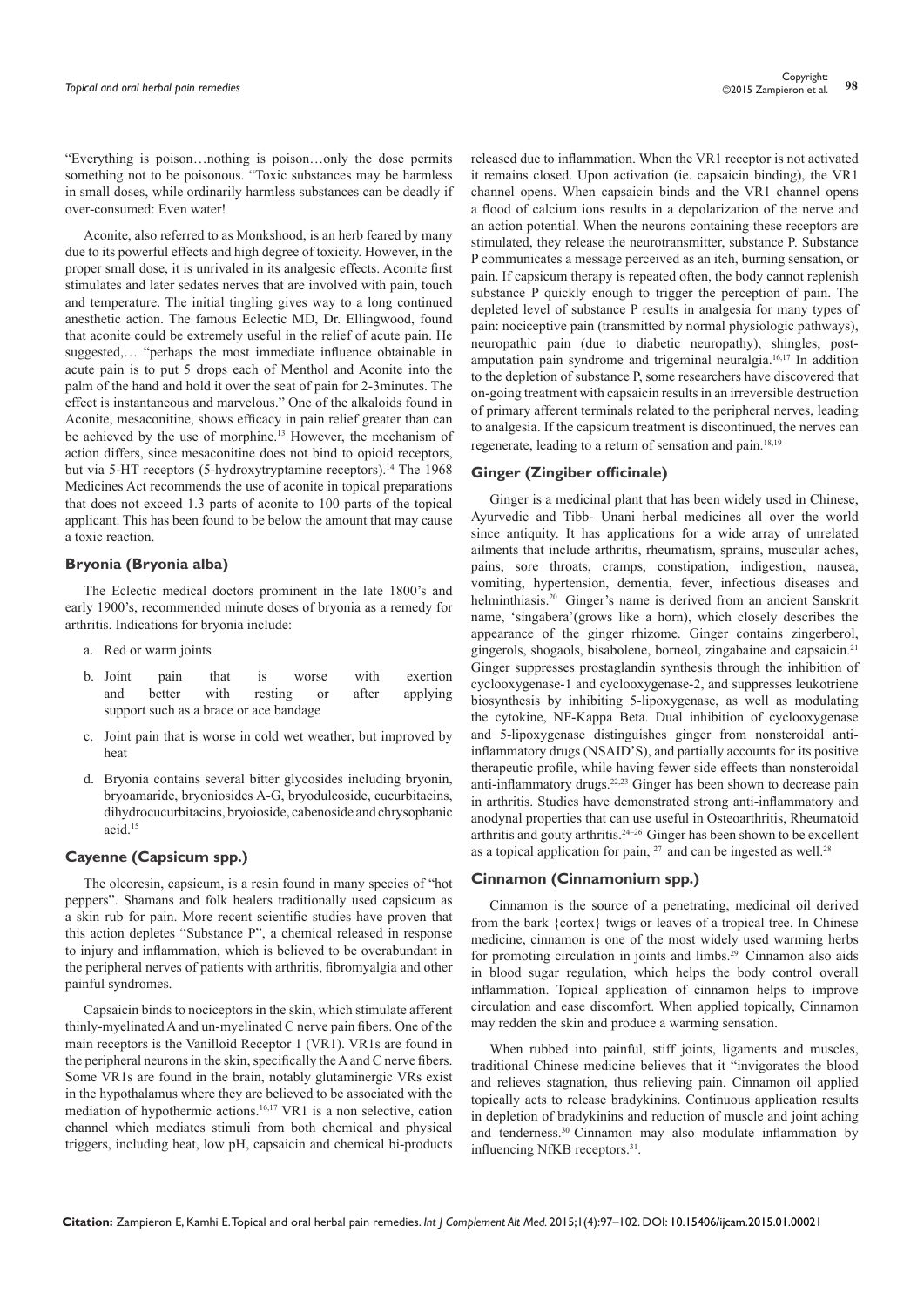#### **Wintergreen (Gaultheria procumbens)**

Wintergreen is a low-growing evergreen shrub found in the damp woods of the Eastern United States. Methyl salicylate is one of the chief components that naturally occur in wintergreen oil which is expressed from the plant. It has a distinctive pleasant aroma, and is often used as an extract for flavoring purposes. Methyl salicylate has chemical properties similar to salicylic acid - an aspirin like compound with the ability to allay Pain.32 Methyl salicylate is a common ingredient found in many over the counter salves and ointments. Many companies choose to use synthetic, petrochemically based methysalicylate, instead of natural Wintergreen Oil.

## **Peppermint (Mentha piperita)**

Menthol is one of the principle essential oils derived from peppermint, and it has been historically used in Traditional Chinese Medicine (TCM). Menthol acts as a powerful analgesic when applied topically for various types of pain. $33,34$  When menthol is applied to the skin, it initially produces a cooling sensation to inflamed areas, followed by a profound warmth.

## **Botanicals taken orally**

## **White willow bark (Salix alba)**

The use of willow bark dates back thousands of years, to the time of Hippocrates (400 BC) when patients were advised to chew on the bark of the White Willow tree to reduce fever and inflammation. White, Purple and Black Willow Bark (*Salix alba, purpureaand Salix nigra*), as well as members of the Poplar and Birch families, contain flavonoids, phenolic glycosides, including salicin, as well as salicin esters such as salicortin, fragalin and tremulacin . Some of these compounds are converted in the body into active salicylates, similar to the chemicals found in Aspirin. Thus, White Willow is often referred to as Nature's Aspirin. White Willow does not cause gastrointestinal bleeding as does Aspirin. This herb was traditionally used to support musculoskeletal health, ease the discomfort of aches and pains, reduce inflammation, fever and pain. Standardized extracts of Willow bark have been the subject of numerous research studies and clinical trials, which have proven its efficacy in pain amelioration.35-40 The effectiveness of White Willow may be reduced if dysbiosis (imbalance in the gastrointestinal microflora) exists. This situation can be helped by taking probiotics such as acidophilus.

#### **Bromelain**

Bromelain is a proteolytic enzyme extracted from the stems and fruits of the pineapple plant. Beneficial therapeutic effects of bromelain have been shown in several human inflammatory diseases, including arthritis and inflammatory bowel disease. Bromelain helps break down fibrin, which causes swelling by accumulating in inflamed areas and blocking off blood and lymph fluid. Bromelain also inhibits platelet aggregation and adherence of antigens to cell surfaces, which supports its widely observed anti-allergic function. Anti-inflammatory effects may also be linked to bromelain's ability to alter leukocyte migration and activation. Bromelain interferes with the production of prostaglandins and other substances that contribute to the inflammatory cascade, including eicosanoids, cyclooxygenases, and lipoxygenases.41,42 Bromelain has been the subject of several successful clinical trials illustrating its efficacy in the treatment of osteoarthritis43,44 Bromelain is often used successfully as a digestive aid. In this situation it should be taken with food at the end of a meal.

For anti-inflammatory effects, bromelain should be taken on an empty stomach. For consistent therapeutic value, its best to use supplements containing specific amounts of bromelain. The therapeutic dose ranges from 500-2,000mg, three times daily. Bromelain can cause sensitivity in people who are allergic to bee stings, olive tree pollen, pineapple, grass pollen, and other allergens. As a digestive aid, bromelain is usually used in combination with ox bile and hydrochloric acid.

#### **Boswellia (Boswellia serrata)**

This botanical is derived from the gum exuded from the Indian tree, Salai guggul (*Boswellia serrata*). The tree is scraped and the resin is allowed to exude from the tree until it dries. Boswellia is listed in Chinese Herbal Medicine under the pharmaceutical name 'Gummi Olibanum' or "Frankincense".45 Boswellia has been used for centuries by Ayurvedic physicians for arthritic conditions. In Traditional Chinese Medicine, Boswellia is used for static blood, invigorating and promoting the circulation of Blood and Qi, while relaxing the sinews. Modern research has documented boswellia's ability to block inflammatory compounds which lead to a heightened pain response. Several constituents have been isolated, including the anti-inflammatory compounds 11-keto ßboswellic acid and Acetyl-11-keto ß-boswellic acid (AKBA), which inhibit leukotriene biosynthesis through the impairment of 5-lipoxgenase(5-LO).<sup>46</sup> Other active components in boswellia include mixed acetylboswellic acids and pentacyclic triterpenes. These compounds also have powerful antiinflammatory and analgesic activity, and act by decreasing the production of pro-inflammatory molecules in articular cartilage.47 Boswellia has been shown to prevent the interference with GAG (glycosaminoglycan) synthesis,<sup>48</sup> and improves blood and lymphatic circulation to the joints. Based on a rat study, the non-phenolic ration of Boswellia serrata gum resin (20-300mg/kg) exhibits an analgesic effect similar to morphine  $(4.5\text{mg/kg})$ .<sup>49</sup> Clinical studies on humans have also revealed the potent anti-rheumatic activity of this phytomedicine. In one study, boswellic acids given to patients with osteoarthritis for six months caused a dramatic reduction in the levels of the inflammatory marker, C-reactive protein. $50$  Boswellia shows efficacy in the treatment of both Rheumatoid and Osteoarthritis in humans.<sup>51-54</sup> Other studies support the use of boswellia in autoimmune conditions <sup>55</sup>.

#### **Jamaican dogwood (Piscidia spp.)**

Jamaican Dogwood was used historically as one of the most effective pain relievers by the Eclectic physicians at the turn of the 19th century. It was commonly recommended for fibromyositis, joint pain, dysmenorrheal and pain associated with bone fractures.<sup>56</sup> In the Amazon and Jamaican rainforests, the curanderos (healers) and 'Bush doctors' use the plant to treat migraines, joint pain, sprains, muscular aches and neuralgia.57,58

#### **Corydalis (Corydalis ambigua) yan huo su**

In Traditional Chinese Medicine, Yan Hu Suo (*Corydalis ambigua*), a member of the Papaveracea family, has been used for thousands of years for its powerful analgesic properties. Many alkaloids have been isolated, with dl-tetrahydropalmatine (THP) and Corydalis L among the most potent. The analgesic potency of the rhizome is 1 to 10% that of Opium. The main alkaloids have been demonstrated to have a significant effect that is equivalent to approximately 40% of the analgesic effects obtained by using morphine, without the addictive properties.59–61 THP and related constituents share a naloxone-resistant analgesic action and have no affinity for opiate receptors, which accounts for their non-addictive nature. They have been found to be dopamine receptor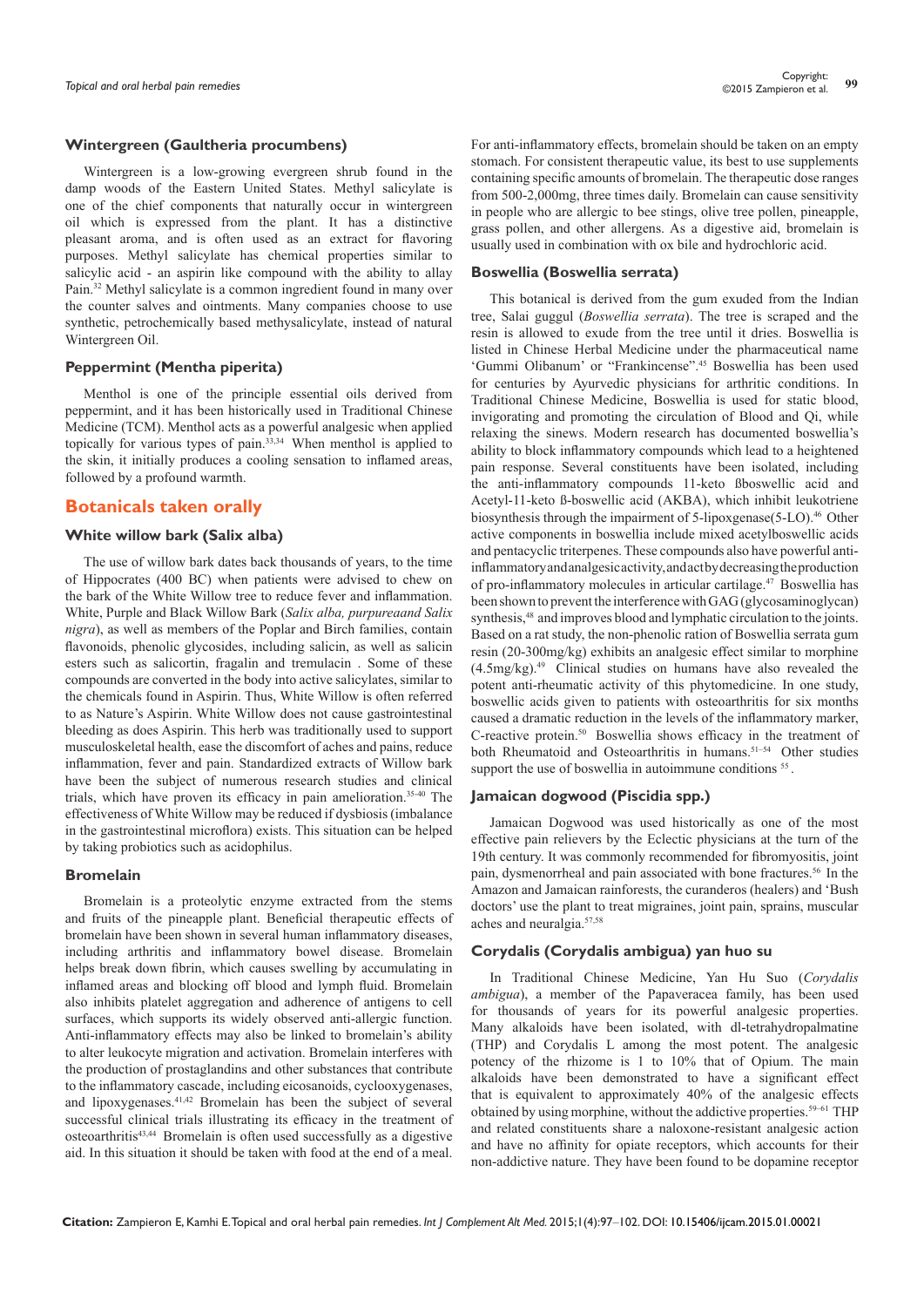antagonists.62 Corydalis has been shown to strengthen the analgesic function produced by electro-acupuncture in mice<sup>63</sup> In a human trial, THP and its analogues, isolated from Corydalis , combined with Angelica, possessed analgesic activity and sedative-tranquilizing and hypnotic action.<sup>64</sup>

## **Ginger (Zingiber officinale)**

Ginger is a widely used herbal medicine to aid with pain relief both via internal and external applications. Please visit the section on ginger above in "Topicals for Pain.

#### **Turmeric (Curcuma longa)**

Turmeric is a bright yellow spice used in preparing curry. It has powerful anti-inflammatory properties, which are credited to the chemical component curcumin. Research suggests that turmeric suppresses nuclear factor kappa beta and interleukin-8, while enhancing glutathione biosynthesis.65 Turmeric also inhibits NFkappaB activation.

#### **Chinese skullcap (Scutellaria baicalensis) Huang Qin**

Chinese skullcap is often referred to as Scute, and is also known as Huang Qin in the traditional Chinese materia medica. It is one of the most widely used herbs in oriental medicine. It has a expansive range of therapeutic effects, including anti-inflammatory, anti-cancer, antiviral, anti-bacterial and amphoteric effects on the immune response. The active ingredients found in Chinese skullcap include natural anti-inflammatory flavonoids and flavans. The flavonoids baicalin, baicalein and wogonin, have potent anti-oxidant properties.<sup>66</sup>

Scute displays anti-inflammatory effects by reducing the expression of nitric oxide (NO), inducible NOS (iNOS), Cyclooxygenase2 (COX-2), Prostaglandin E2 (PGE2), Nuclear Factor-kappaB (NFkappaB) and IkappaBalpha as well as inflammatory cytokines, such as IL-1beta, IL-2, IL-6, IL-12 and TNF-alpha. This is achieved through the downregulation of IKKalphabeta, IkappaBalpha, NF-kappaB activation.<sup>67</sup>. Other studies have illustrated this herb's effect on the inhibition of the 5-LO pathway of arachidonic acid metabolism.<sup>68</sup> Research has illustrated Scute's effectiveness in treating gout, or urate-crystal induced arthropathy, and inflammation in animal models. Scute diminished MSU crystal-induced inflammation by reducing neutrophil recruitment and expression of pro-inflammatory factors and increasing the level of the potentially anti-inflammatory prostaglandin D2.69 In a double blind human study, a proprietary mixture of baicalin from Scute and catechins, two anti-inflammatory flavonoids, was tested against a traditional nonsteroidal antiinflammatory drug, naproxen, for the management of the signs and symptoms of moderate osteoarthritis (OA) in humans. In this study, 103 subjects were randomly assigned to receive either the proprietary mixture of flavonoid molecules (baicalin and catechin, referred to as flavocoxid), 500mg twice daily (BID) or naproxen (500mg BID) in a 1-month onset of action trial. In this short-term pilot study, flavocoxid was found to be as effective as naproxen in controlling the signs and symptoms of OA of the knee and that it may present a safe and effective option for those individuals on conventional nonsteroidal anti-inflammatory drugs or cyclooxygenase-2 inhibitors.<sup>70</sup>. Scute has little known toxicity. The therapeutic dose is 2-6 grams per day.

## **Acknowledgments**

None.

## **Conflict of interest**

The authors declare that there is no conflict of interest.

# **Funding**

None.

#### **References**

- 1. [Radin EL, Paul IL. A consolidated concept of Joint lubrication.](http://www.ncbi.nlm.nih.gov/pubmed/5055157) *J Bone Joint Surg Am*[. 1972;54\(3\):607–613.](http://www.ncbi.nlm.nih.gov/pubmed/5055157)
- 2. [Fernandes JC, Martel–Pelletier J, Pelletier JP. The role of cytokines in](http://www.ncbi.nlm.nih.gov/pubmed/12082286)  [osteoarthritis pathophysiology.](http://www.ncbi.nlm.nih.gov/pubmed/12082286) *Biorheology*. 2002;39(1–2):237–246.
- 3. [Bertschinger P, Zala GF, Fried M. Effect of non–steroidal antirheumatic](http://www.ncbi.nlm.nih.gov/pubmed/8927960)  [agents on the gastrointestinal tract:clinical aspects and pathophysiology.](http://www.ncbi.nlm.nih.gov/pubmed/8927960)  *Schweiz Med Wochenschr*[. 1996;126\(37\):1566–1568.](http://www.ncbi.nlm.nih.gov/pubmed/8927960)
- 4. [Baggott JE, Morgan SL, Ha T, et al. Inhibition of folate–dependent](http://www.ncbi.nlm.nih.gov/pubmed/1540135)  [enzymes by non–steroidal anti– inflammatory drugs. Biochem J](http://www.ncbi.nlm.nih.gov/pubmed/1540135)  [1992;282\(Pt 1\):197–202.](http://www.ncbi.nlm.nih.gov/pubmed/1540135)
- 5. [Balogh Z, El–Ghobarey AF, Fell GS, et al. Plasma zinc and its](http://www.ncbi.nlm.nih.gov/pubmed/7436558)  [relationship to clinical symptoms and drug treatment in rheumatoid](http://www.ncbi.nlm.nih.gov/pubmed/7436558)  arthritis. *Ann Rheum Dis*[. 1980;39\(4\):329–332.](http://www.ncbi.nlm.nih.gov/pubmed/7436558)
- 6. [Lichtenstein DR, Wolfe MM. COX–2–selective NSAIDs:New and](http://www.ncbi.nlm.nih.gov/pubmed/10980759)  improved? *JAMA*[. 2000;284\(10\):1297–1299.](http://www.ncbi.nlm.nih.gov/pubmed/10980759)
- 7. [Ji H, Yao S, Luo Q, et al. TCM Treatment of rheumatoid arthritis by](http://www.ncbi.nlm.nih.gov/pubmed/16579083)  [supplementing the kidney and invigorating the blood circulation.](http://www.ncbi.nlm.nih.gov/pubmed/16579083) *J Tradit Chin Med*[. 2002;22\(4\):252–255.](http://www.ncbi.nlm.nih.gov/pubmed/16579083)
- 8. [Zhou X, Zhou Z, Jin M, et al. Intermediate and late rheumatoid arthritis](http://www.ncbi.nlm.nih.gov/pubmed/11038992)  [treated by tonifying the kidney, resolving phlegm and removing blood](http://www.ncbi.nlm.nih.gov/pubmed/11038992)  stasis. *J Tradit Chin Med*[. 2000;20\(2\):87–92.](http://www.ncbi.nlm.nih.gov/pubmed/11038992)
- 9. [Kang OH, Lee GH, Choi HJ, et al. Ethyl acetate extract from Angelica](http://www.ncbi.nlm.nih.gov/pubmed/17229575)  [Dahuricae Radix inhibits lipopolysaccharide–induced production](http://www.ncbi.nlm.nih.gov/pubmed/17229575)  [of nitric oxide, prostaglandin E2 and tumor necrosis factor–alpha](http://www.ncbi.nlm.nih.gov/pubmed/17229575)  [via mitogen–activated protein kinases and nuclear factorkappaB in](http://www.ncbi.nlm.nih.gov/pubmed/17229575)  macrophages. *Pharmacol Res*[. 2007;55\(4\):263–270.](http://www.ncbi.nlm.nih.gov/pubmed/17229575)
- 10. [Yuan CS, Mehendale SR, Wang CZ, et al. Effects of Corydalis yanhusuo](http://www.ncbi.nlm.nih.gov/pubmed/15496650)  [and Angelicae dahuricae on cold pressor–induced pain in humans:a](http://www.ncbi.nlm.nih.gov/pubmed/15496650)  controlled trial. *J Clin Pharmacol*[. 2004;44\(11\):1323–1327.](http://www.ncbi.nlm.nih.gov/pubmed/15496650)
- 11. [Ratheesh M, Shyni GL, Sindhu G, et al. Protective effects of isolated](http://www.ncbi.nlm.nih.gov/pubmed/19777330)  [polyphenolic and alkaloid fractions of Ruta graveolens L. on acute and](http://www.ncbi.nlm.nih.gov/pubmed/19777330)  [chronic models of inflammation.](http://www.ncbi.nlm.nih.gov/pubmed/19777330) *Inflammation*. 2010;33(1):18–24.
- 12. [Ratheesh M, Shyni GL, Helen A. Methanolic extract of Ruta graveolens](http://www.ncbi.nlm.nih.gov/pubmed/19205849)  [L. inhibits inflammation and oxidative stress in adjuvant induced model](http://www.ncbi.nlm.nih.gov/pubmed/19205849)  of arthritis. *[Inflammopharmacology](http://www.ncbi.nlm.nih.gov/pubmed/19205849)*. 2009;17(2):100–105.
- 13. [Takizawa Y, Isono T, Suzuki Y, et al. Analgesic effects of Tsumura–](http://www.ncbi.nlm.nih.gov/pubmed/1446881) [shuuji–bushi–matsu and mesaconitine.](http://www.ncbi.nlm.nih.gov/pubmed/1446881) *Nihon Yakurigaku Zasshi*. [1992;100\(4\):307–316.](http://www.ncbi.nlm.nih.gov/pubmed/1446881)
- 14. [Isono T, Oyama T, Asami A, et al. The analgesic mechanism of processed](http://www.ncbi.nlm.nih.gov/pubmed/8030622)  [Aconiti tuber:the involvement of descending inhibitory system.](http://www.ncbi.nlm.nih.gov/pubmed/8030622) *Am J Chin Med*[. 1994;22\(1\):83–94.](http://www.ncbi.nlm.nih.gov/pubmed/8030622)
- 15. [Ukiya M, Akihisa T, Yasukawa K, et al. Anti–inflammatory and anti–](http://www.ncbi.nlm.nih.gov/pubmed/11858752) [tumor–promoting effects of cucurbitane glycosides from the roots of](http://www.ncbi.nlm.nih.gov/pubmed/11858752)  Bryonia dioica. *J Nat Prod.* [2002;65\(2\):179–183.](http://www.ncbi.nlm.nih.gov/pubmed/11858752)
- 16. [Mason L, Moore RA, Derry S, et al. Systematic review of topical](http://www.ncbi.nlm.nih.gov/pubmed/15033881)  [capsaicin for the treatment of chronic pain.](http://www.ncbi.nlm.nih.gov/pubmed/15033881) *BMJ*. 2004;328(7446):991.
- 17. [Szallasi A, Blumberg PM. Vanilloid \(capsaicin\) receptors and](http://www.ncbi.nlm.nih.gov/pubmed/10353985)  mechanisms. *Pharmacol Rev*[. 1999;51\(2\):159–212.](http://www.ncbi.nlm.nih.gov/pubmed/10353985)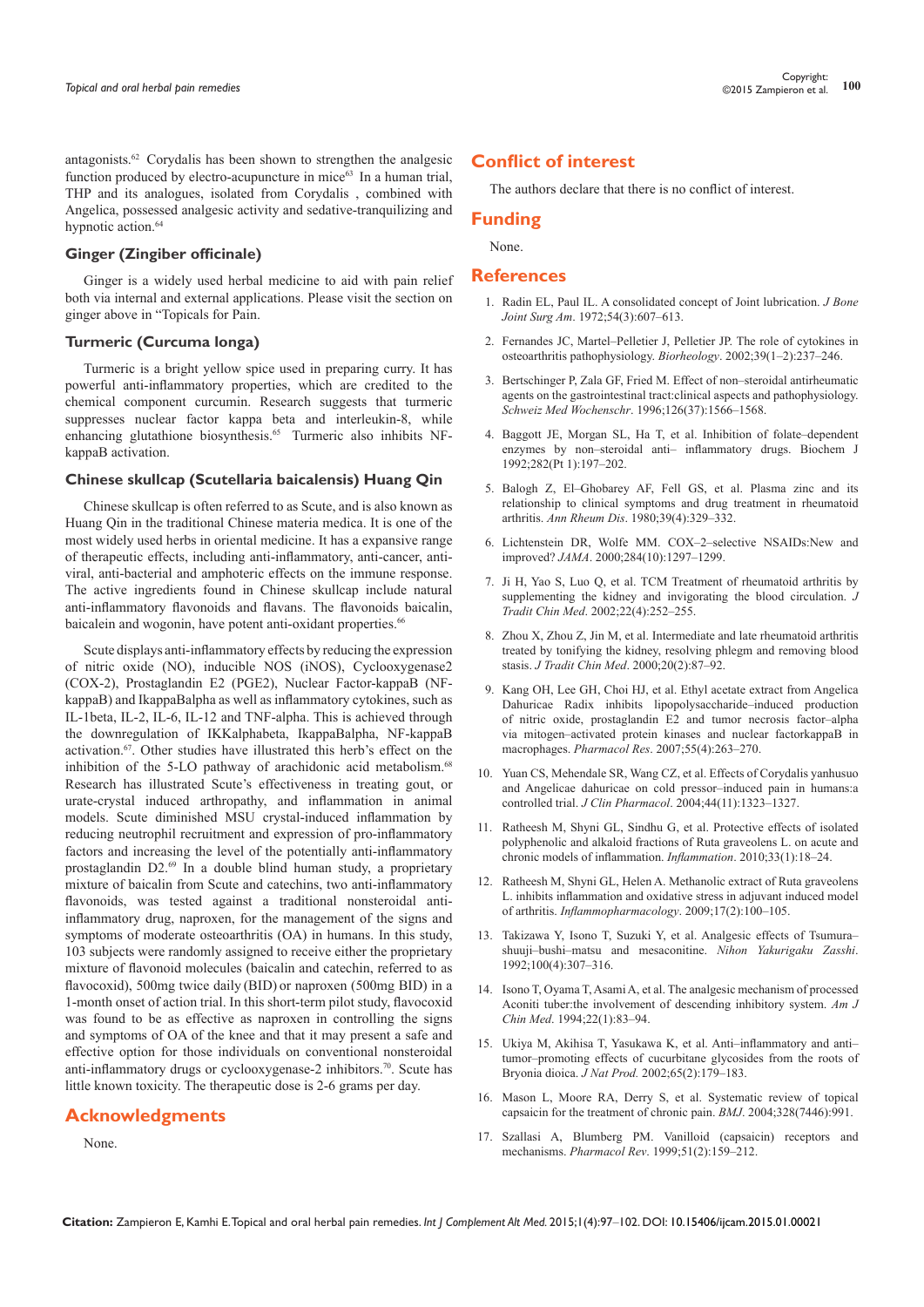- 18. [Pini A, Baranowski R, Lynn B. Long–term reduction in the number of](http://www.ncbi.nlm.nih.gov/pubmed/12106106)  [C–fibre nociceptors following capsaicin treatment of a cutaneous nerve](http://www.ncbi.nlm.nih.gov/pubmed/12106106)  in adult rats. *Eur J Neurosci*[. 1990;2\(1\):89–97.](http://www.ncbi.nlm.nih.gov/pubmed/12106106)
- 19. [Jancso G, Lawson SN. Transganglionic degeneration of capsaicin–](http://www.ncbi.nlm.nih.gov/pubmed/2087270) [sensitive C–fiber primary afferent terminals.](http://www.ncbi.nlm.nih.gov/pubmed/2087270) *Neuroscience*. [1990;39\(2\):501–511.](http://www.ncbi.nlm.nih.gov/pubmed/2087270)
- 20. Ali BH, Blunden G, Tanira MO, et al. Some phytochemical, pharmacological and toxicological properties of ginger (Zingiber officinale Roscoe):a review of recent research. *Food Chem Toxicol*. 2008;46(2):409–420.
- 21. Kamhi E, Zampieron E. The Natural Medicine Chest. New York, USA: Natural Alternatives Health Education and Multimedia Inc; 1999. pp. 179.
- 22. [Grzanna R, Lindmark L, Frondoza CG. Ginger––an herbal medicinal](http://www.ncbi.nlm.nih.gov/pubmed/16117603)  [product with broad anti–inflammatory actions.](http://www.ncbi.nlm.nih.gov/pubmed/16117603) *J Med Food Summer*. [2005;8\(2\):125–132.](http://www.ncbi.nlm.nih.gov/pubmed/16117603)
- 23. [Aggarwal BB, Shishodia S. Suppression of the Nuclear Factor–kappaB](http://www.ncbi.nlm.nih.gov/pubmed/15659827)  [Activation Pathway by Spice–Derived Phytochemicals:Reasoning for](http://www.ncbi.nlm.nih.gov/pubmed/15659827)  Seasoning. *Ann NY Acad Sci*[. 2004;1030:434–441.](http://www.ncbi.nlm.nih.gov/pubmed/15659827)
- 24. [Srivastava KC, Mustafa T. Ginger \(Zingiber officinale\) in rheumatism](http://www.ncbi.nlm.nih.gov/pubmed/1494322)  [and musculoskeletal disorders.](http://www.ncbi.nlm.nih.gov/pubmed/1494322) *Med Hypothesis*. 1992;39(4):342–348.
- 25. [Srivastava KC, Mustafa T. Ginger \(Zingiber officinale\) and rheumatic](http://www.ncbi.nlm.nih.gov/pubmed/2501634)  disorders. *Med Hypothesis*[. 1989;29\(1\):25–28.](http://www.ncbi.nlm.nih.gov/pubmed/2501634)
- 26. [Wigler I, Grotto I, Caspi D, Yet al. The effects of Zintona EC \(a](http://www.ncbi.nlm.nih.gov/pubmed/14609531)  [ginger extract\) on symptomatic gonarthritis.](http://www.ncbi.nlm.nih.gov/pubmed/14609531) *Osteoarthritis Cartilage*. [2003;11\(11\):783–789.](http://www.ncbi.nlm.nih.gov/pubmed/14609531)
- 27. [Minghetti P, Sosa S, Cilurzo F, et al. Evaluation of the topical anti–](http://www.ncbi.nlm.nih.gov/pubmed/18058610) [inflammatory activity of ginger dry extracts from solutions and plasters.](http://www.ncbi.nlm.nih.gov/pubmed/18058610)  *Planta Med*[. 2007;73\(15\):1525–1530.](http://www.ncbi.nlm.nih.gov/pubmed/18058610)
- 28. Kamhi E, Zampieron E. The Natural Medicine Chest. New York, USA: Natural Alternatives Health Education and Multimedia, Inc; 1999. pp. 179–181.
- 29. Kamhi E, Zampieron E. The Natural Medicine Chest. New York, USA: Natural Alternatives Health Education and Multimedia, Inc; 1999. p. 58.
- 30. [Bandell M, Story GM, Hwang SW, V et al. Noxious Cold Ion Channel](http://www.ncbi.nlm.nih.gov/pubmed/15046718)  [TRPA1 Is Activated by Pungent Compounds and Bradykinin.](http://www.ncbi.nlm.nih.gov/pubmed/15046718) *Neuron*. [2004;41\(6\):849–857.](http://www.ncbi.nlm.nih.gov/pubmed/15046718)
- 31. Tsuji[–Naito K. Aldehydic components of cinnamon bark extract](http://www.ncbi.nlm.nih.gov/pubmed/18823786)  [suppresses RANKL–induced osteoclastogenesis through NFATc1](http://www.ncbi.nlm.nih.gov/pubmed/18823786)  downregulation. *Bioorg Med Chem*[. 2008;16\(20\):9176–9183.](http://www.ncbi.nlm.nih.gov/pubmed/18823786)
- 32. [Higashi Y, Kiuchi T, Furuta K. Efficacy and safety profile of a topical](http://www.ncbi.nlm.nih.gov/pubmed/20171409)  [methyl salicylate and menthol patch in adult patients with mild to](http://www.ncbi.nlm.nih.gov/pubmed/20171409)  [moderate muscle strain:a randomized, double–blind, parallel–group,](http://www.ncbi.nlm.nih.gov/pubmed/20171409)  [placebo–controlled, multicenter study.](http://www.ncbi.nlm.nih.gov/pubmed/20171409) *Clin Ther*. 2010;32(1):34–43.
- 33. [Davies SJ, Harding LM, Baranowski AP \(2002\) A novel treatment](http://www.ncbi.nlm.nih.gov/pubmed/12048423)  [of postherpetic neuralgia using peppermint oil.](http://www.ncbi.nlm.nih.gov/pubmed/12048423) *Clin J Pain.* [2002;18\(3\):200–202.](http://www.ncbi.nlm.nih.gov/pubmed/12048423)
- 34. [Taniguchi Y, Deguchi Y, Saita M, et al. Antinociceptive effects of](http://www.ncbi.nlm.nih.gov/pubmed/7851817)  counterirritants. *[Nihon Yakurigaku Zasshi](http://www.ncbi.nlm.nih.gov/pubmed/7851817)*. 1994;104(6):433–446.
- 35. [Chrubasik JE, Roufogalis BD, Chrubasik S. Evidence of effectiveness of](http://www.ncbi.nlm.nih.gov/pubmed/17444576)  [herbal anti–inflammatory drugs in the treatment of painful osteoarthritis](http://www.ncbi.nlm.nih.gov/pubmed/17444576)  [and chronic low back pain.](http://www.ncbi.nlm.nih.gov/pubmed/17444576) *Phytother Res*. 2007;21(7):675–683.
- 36. [Chrubasik S, Eisenberg E, Balan E, et al. Treatment of low back pain](http://www.ncbi.nlm.nih.gov/pubmed/10936472)  [exacerbations with willow bark extract:a randomized double blind](http://www.ncbi.nlm.nih.gov/pubmed/10936472)  study. *Am J Med*[. 2000;109\(1\):9–14.](http://www.ncbi.nlm.nih.gov/pubmed/10936472)
- 37. [Ernst E, Chrubasik S. Phyto–anti–inflammatories. A systematic review](http://www.ncbi.nlm.nih.gov/pubmed/10680191)

[of randomized, placebo–controlled, double–blind trials.](http://www.ncbi.nlm.nih.gov/pubmed/10680191) *Rheum Dis Clin North Am*[. 2000;26\(1\):13–27.](http://www.ncbi.nlm.nih.gov/pubmed/10680191)

- 38. [Gagnier JJ, van Tulder MW, Berman B, et al. Herbal medicine for low](http://www.ncbi.nlm.nih.gov/pubmed/16625605)  back pain. *[Cochrane Database Syst Rev](http://www.ncbi.nlm.nih.gov/pubmed/16625605)*. 2006;19(2):CD004504.
- 39. [Schmid B, Ludtke R, Selbmann HK, et al. Efficacy and](http://www.ncbi.nlm.nih.gov/pubmed/11406860)  [tolerability of a standardized willow bark extract in patients with](http://www.ncbi.nlm.nih.gov/pubmed/11406860)  [osteoarthritis:randomized placebo–controlled, double blind clinical](http://www.ncbi.nlm.nih.gov/pubmed/11406860)  trial. *Phytother Res*[. 2001;15\(4\):344–350.](http://www.ncbi.nlm.nih.gov/pubmed/11406860)
- 40. [Setty AR, Sigal LH. Herbal medications commonly used in the practice](http://www.ncbi.nlm.nih.gov/pubmed/15942912)  [of rheumatology:mechanisms of action, efficacy, and side effects.](http://www.ncbi.nlm.nih.gov/pubmed/15942912) *Semin Arthritis Rheum*[. 2005;34\(6\):773–784.](http://www.ncbi.nlm.nih.gov/pubmed/15942912)
- 41. [Hale LP, Greer PK, Trinh CT, et al. Proteinase activity and stability of](http://www.ncbi.nlm.nih.gov/pubmed/15710346)  [natural bromelain preparations.](http://www.ncbi.nlm.nih.gov/pubmed/15710346) *Int Immunopharmacol*. 2005;5(4):783– [793.](http://www.ncbi.nlm.nih.gov/pubmed/15710346)
- 42. [Wallace JM. Nutritional and botanical modulation of the inflammatory](http://www.ncbi.nlm.nih.gov/pubmed/14664746)  [cascade––eicosanoids, cyclooxygenases, and lipoxygenases––as an](http://www.ncbi.nlm.nih.gov/pubmed/14664746)  [adjunct in cancer therapy.](http://www.ncbi.nlm.nih.gov/pubmed/14664746) *Integr Cancer Ther*. 2002;1(1):7–37.
- 43. [Walker AF, Bundy R, Hicks SM, et al. Bromelain reduces mild acute](http://www.ncbi.nlm.nih.gov/pubmed/12587686)  [knee pain and improves well–being in a dose–dependent fashion in an](http://www.ncbi.nlm.nih.gov/pubmed/12587686)  [open study of otherwise healthy adults.](http://www.ncbi.nlm.nih.gov/pubmed/12587686) *Phytomedicine*. 2002;9(8):681– [686.](http://www.ncbi.nlm.nih.gov/pubmed/12587686)
- 44. [Brien S, Lewith G, Walker AF, et al. Bromelain as an adjunctive](http://www.ncbi.nlm.nih.gov/pubmed/17121765)  [treatment for moderate–to severe osteoarthritis of the knee: a randomized](http://www.ncbi.nlm.nih.gov/pubmed/17121765)  [placebo–controlled pilot study.](http://www.ncbi.nlm.nih.gov/pubmed/17121765) *QJM*. 2006;99(12):841–850.
- 45. [Bone K. Clinical Applications of Ayurvedic and Chinese Herbs.](http://www.herbaleducation.com.au/publications/AyurvedicChinese.html)  [Monographs for the Western Herbal Practitioner. Australia, Phytotherapy](http://www.herbaleducation.com.au/publications/AyurvedicChinese.html)  [Press, 1996. pp. 137–141.](http://www.herbaleducation.com.au/publications/AyurvedicChinese.html)
- 46. [Safayhi H, Mack T, Sabieraj J, et al. Boswellic acids:novel, specific,](http://www.ncbi.nlm.nih.gov/pubmed/1602379)  [nonredox inhibitors of 5–lipoxygenase.](http://www.ncbi.nlm.nih.gov/pubmed/1602379) *J Pharmacol Exp The*r. [1992;261\(3\):1143–1146.](http://www.ncbi.nlm.nih.gov/pubmed/1602379)
- 47. [Blain EJ, Ali AY, Duance VC. Boswellia frereana \(frankincense\)](http://www.ncbi.nlm.nih.gov/pubmed/19943332)  [suppresses cytokine induced matrix metalloproteinase expression](http://www.ncbi.nlm.nih.gov/pubmed/19943332)  [and production of pro–inflammatory molecules in articular cartilage.](http://www.ncbi.nlm.nih.gov/pubmed/19943332)  *Phytother Res*[. 2010;24\(6\):905–912.](http://www.ncbi.nlm.nih.gov/pubmed/19943332)
- 48. [Reddy GK, Chandrakasan G, Dhar SC. Studies on the metabolism](http://www.ncbi.nlm.nih.gov/pubmed/2818645)  [of glycosaminoglycans under the influence of new herbal anti–](http://www.ncbi.nlm.nih.gov/pubmed/2818645) inflammatory agents. *Biochem Pharmacol*[. 1989;38\(20\):3527–3534.](http://www.ncbi.nlm.nih.gov/pubmed/2818645)
- 49. [Menon MK, Kar A. Analgesic and psychopharmacological effects of the](http://www.ncbi.nlm.nih.gov/pubmed/5573545)  [gum resin of Boswellia serrata.](http://www.ncbi.nlm.nih.gov/pubmed/5573545) *Planta Med*. 1971;19(4):333–341.
- 50. [Chopra A, Lavin P, Patwardhan B, et al. A 32–week randomized,](http://www.ncbi.nlm.nih.gov/pubmed/17043520)  [placebo–controlled clinical evaluation of RA–11, an Ayurvedic drug, on](http://www.ncbi.nlm.nih.gov/pubmed/17043520)  [osteoarthritis of the knees.](http://www.ncbi.nlm.nih.gov/pubmed/17043520) *J Clin Rheumatol*. 2004;10(5):236–245.
- 51. [Chopra A, Lavin P, Patwardhan B, et al. Randomized double blind trial](http://www.ncbi.nlm.nih.gov/pubmed/10852255)  [of an ayurvedic plant derived formulation for treatment of rheumatoid](http://www.ncbi.nlm.nih.gov/pubmed/10852255)  arthritis. *J Rheumatol*[. 2000;27\(6\):1365–1372.](http://www.ncbi.nlm.nih.gov/pubmed/10852255)
- 52. [Kimmatkar N, Thawani V, Hingorani L, et al. Efficacy and tolerability](http://www.ncbi.nlm.nih.gov/pubmed/12622457)  [of Boswellia serrata extract in treatment of osteoarthritis of knee–a](http://www.ncbi.nlm.nih.gov/pubmed/12622457)  [randomized double blind placebo controlled trial.](http://www.ncbi.nlm.nih.gov/pubmed/12622457) *Phytomedicine*. [2003;10\(1\):3–7.](http://www.ncbi.nlm.nih.gov/pubmed/12622457)
- 53. [Kulkarni RR, Patki PS, Jog VP, et al. Treatment of osteoarthritis with](http://www.ncbi.nlm.nih.gov/pubmed/1943180)  [a herbomineral formulation:a double–blind, placebo–controlled, cross–](http://www.ncbi.nlm.nih.gov/pubmed/1943180) over study. *J Ethnopharmacol*[. 1991;33\(1–2\):91–95.](http://www.ncbi.nlm.nih.gov/pubmed/1943180)
- 54. [Kulkarni RR, Patki PS, Jog VP, et al. Efficacy of an Ayurvedic](http://www.ijp-online.com/article.asp?issn=0253-7613;year=1992;volume=24;issue=2;spage=98;epage=101;aulast=Kulkarni;type=0)  [formulation in rheumatoid arthritis:a double–blind, placebo–controlled,](http://www.ijp-online.com/article.asp?issn=0253-7613;year=1992;volume=24;issue=2;spage=98;epage=101;aulast=Kulkarni;type=0)  cross–over study. *[Indian Journal of Pharmacology](http://www.ijp-online.com/article.asp?issn=0253-7613;year=1992;volume=24;issue=2;spage=98;epage=101;aulast=Kulkarni;type=0)*. 1992;24(2):98–101.
- 55. [Ammon HP. Boswellic acids in chronic inflammatory diseases.](http://www.ncbi.nlm.nih.gov/pubmed/17024588) *Planta Med*[. 2006;72\(12\):1100–1116.](http://www.ncbi.nlm.nih.gov/pubmed/17024588)